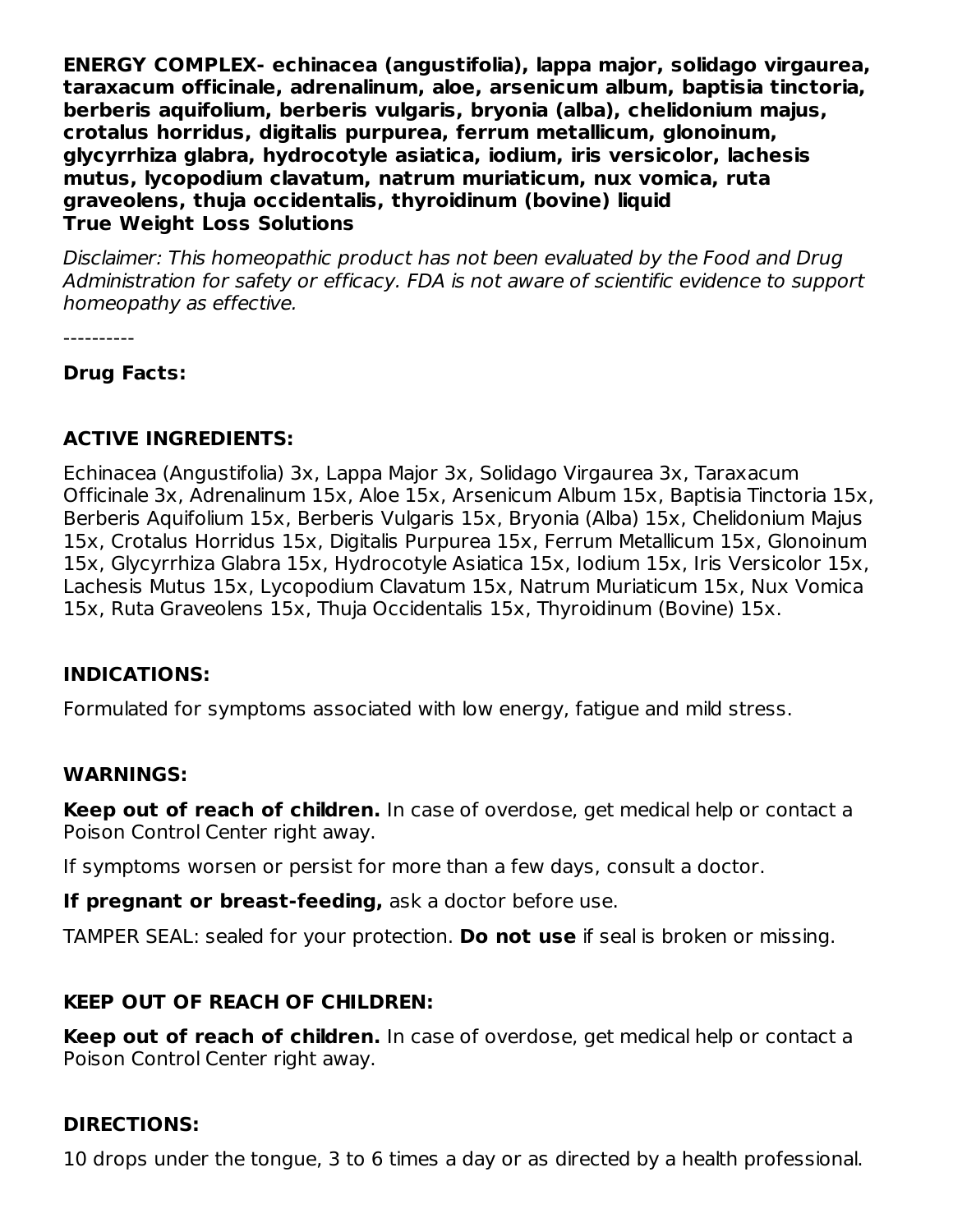Consult a physician for use in children under 12 years of age.

#### **INDICATIONS:**

Formulated for symptoms associated with low energy, fatigue and mild stress.

#### **INACTIVE INGREDIENTS:**

Demineralized water, 25% ethanol.

#### **QUESTIONS:**

**Dist. by:**

**True Weight Loss Solutions**

**6102 Shallowford Road**

**Chattanooga, TN 37421**

#### **PACKAGE LABEL DISPLAY:**

**TRUE weight** loss solutions **Energy Complex Homeopathic 1 FL OZ (30 ml) 25% Ethanol**

WARNINGS: Keep out of reach of children. In case of overdose, get medical help or contact a Poison Control Center right away. If symptoms worsen or persist for more than a few days, consult a doctor. If pregnant or breast-feeding, ask a doctor before use.

INDICATIONS: Formulated for symptoms associated with low energy, fatigue and mild stress.

DIRECTIONS: 10 drops under the tongue, 3 to 6 times per day or as directed by a health professional. Consult a physician for use in children under 12 years of age.

TAMPER SEAL: sealed for your protection. Do not use if seal is broken or missing.





1 FL OZ (30 ml) 25% Ethanol

#### **ACTIVE INGREDIENTS:**

Echinacea 3x, Lappa 3x, Solidago 3x, Taraxacum 3x, Adrenalinum 15x, Aloe 15x, Arsenicum alb. 15x, Baptisia 15x, Berber, aqui, 15x, Berber, vulg, 15x, Bryonia 15x, Chelidonium maj. 15x, Crotalus hor. 15x, Digitalis 15x, Ferrum met. 15x. Glonoinum 15x. Glycyrrhiza 15x, Hydrocotyle 15x, lodium 15x, Iris vers. 15x, Lachesis 15x, Lycopodium 15x, Nat. mur. 15x, Nux vom. 15x, Rhus tox. 15x, Ruta 15x, Thuja occ. 15x, Thyroidinum 15x.

**INACTIVE INGREDIENTS:** Demineralized water. 25% ethanol

Dist. by: **True Weight Loss Solutions** 6102 Shallowford Road Chattanooga, TN 37421

## **ENERGY COMPLEX**

echinacea (angustifolia), lappa major, solidago virgaurea, taraxacum officinale, adrenalinum, aloe,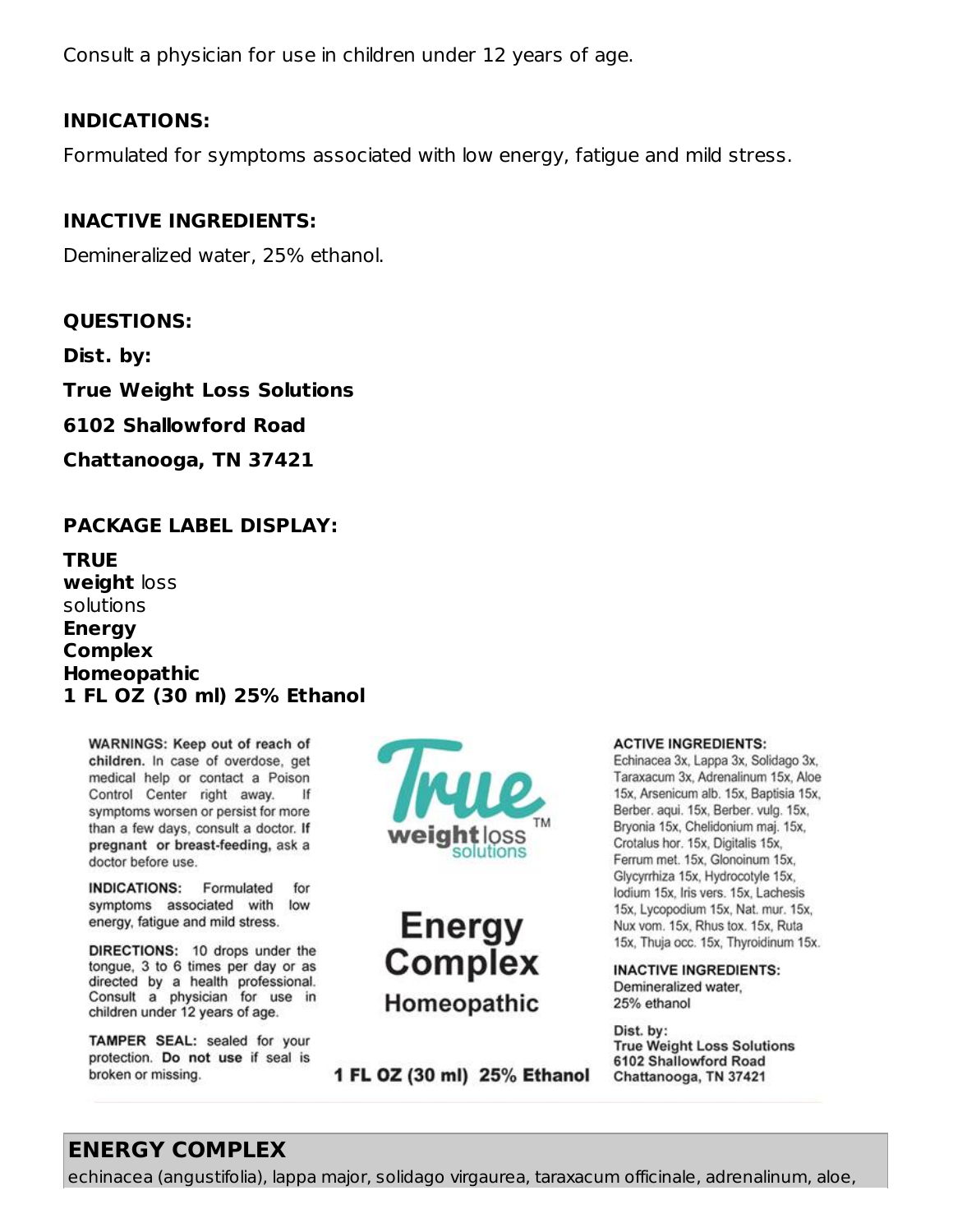arsenicum album, baptisia tinctoria, berberis aquifolium, berberis vulgaris, bryonia (alba), chelidonium majus, crotalus horridus, digitalis purpurea, ferrum metallicum, glonoinum, glycyrrhiza glabra, hydrocotyle asiatica, iodium, iris versicolor, lachesis mutus, lycopodium clavatum, natrum muriaticum, nux vomica, ruta graveolens, thuja occidentalis, thyroidinum (bovine) liquid

| <b>Product Information</b>                                                                                          |                        |  |                                                   |  |                                  |
|---------------------------------------------------------------------------------------------------------------------|------------------------|--|---------------------------------------------------|--|----------------------------------|
| <b>Product Type</b>                                                                                                 | <b>HUMAN OTC DRUG</b>  |  | NDC:69780-0003<br><b>Item Code (Source)</b>       |  |                                  |
| <b>Route of Administration</b>                                                                                      | ORAL                   |  |                                                   |  |                                  |
|                                                                                                                     |                        |  |                                                   |  |                                  |
| <b>Active Ingredient/Active Moiety</b>                                                                              |                        |  |                                                   |  |                                  |
|                                                                                                                     | <b>Ingredient Name</b> |  | <b>Basis of Strength</b>                          |  | <b>Strength</b>                  |
| <b>ECHINACEA ANGUSTIFOLIA (UNII: VB06AV5US8) (ECHINACEA ANGUSTIFOLIA -</b><br>UNII: VB06AV5US8)                     |                        |  | <b>ECHINACEA</b><br>ANGUSTIFOLIA                  |  | $3 [hp_X]$<br>in $1 mL$          |
| ARCTIUM LAPPA ROOT (UNII: 597E9BI3Z3) (ARCTIUM LAPPA ROOT -<br>UNII:597E9BI3Z3)                                     |                        |  | ARCTIUM LAPPA ROOT                                |  | $3 [hp_X]$<br>in $1 \text{ mL}$  |
| <b>SOLIDAGO VIRGAUREA FLOWERING TOP (UNII: 5405K23S50) (SOLIDAGO</b><br>VIRGAUREA FLOWERING TOP - UNII:5405K23S50)  |                        |  | SOLIDAGO VIRGAUREA<br><b>FLOWERING TOP</b>        |  | $3 [hp_X]$<br>in $1 \text{ mL}$  |
| TARAXACUM OFFICINALE (UNII: 39981FM375) (TARAXACUM OFFICINALE -<br>UNII:39981FM375)                                 |                        |  | <b>TARAXACUM OFFICINALE</b>                       |  | $3 [hp_X]$<br>in 1 mL            |
| EPINEPHRINE (UNII: YKH834O4BH) (EPINEPHRINE - UNII: YKH834O4BH)<br><b>EPINEPHRINE</b>                               |                        |  |                                                   |  | 15 [hp X]<br>in $1 \text{ mL}$   |
| ALOE (UNII: V5VD430YW9) (ALOE - UNII:V5VD430YW9)                                                                    |                        |  | <b>ALOE</b>                                       |  | 15 [hp X]<br>in $1 mL$           |
| ARSENIC TRIOXIDE (UNII: S7V92P67HO) (ARSENIC CATION (3+) -<br>UNII:C96613F5AV)                                      |                        |  | <b>ARSENIC TRIOXIDE</b>                           |  | 15 [hp X]<br>in 1 mL             |
| <b>BAPTISIA TINCTORIA ROOT (UNII: 5EFOHW5WU) (BAPTISIA TINCTORIA ROOT -</b><br>UNII:5EF0HW5WU)                      |                        |  | <b>BAPTISIA TINCTORIA</b><br><b>ROOT</b>          |  | 15 [hp X]<br>in 1 mL             |
| MAHONIA AQUIFOLIUM ROOT BARK (UNII: VZJ9F3C3SB) (MAHONIA<br>AQUIFOLIUM ROOT BARK - UNII: VZ J9F3C3SB)               |                        |  | MAHONIA AQUIFOLIUM<br><b>ROOT BARK</b>            |  | 15 [hp X]<br>in 1 mL             |
| <b>BERBERIS VULGARIS ROOT BARK (UNII: 1TH8Q20J0U) (BERBERIS VULGARIS</b><br>ROOT BARK - UNII:1TH8Q20J0U)            |                        |  | <b>BERBERIS VULGARIS</b><br><b>ROOT BARK</b>      |  | 15 [hp X]<br>in $1 mL$           |
| <b>BRYONIA ALBA ROOT</b> (UNII: T7J046YI2B) (BRYONIA ALBA ROOT -<br>BRYONIA ALBA ROOT<br>UNII:T7J046YI2B)           |                        |  |                                                   |  | 15 [hp_X]<br>in 1 mL             |
| <b>CHELIDONIUM MAJUS (UNII: 7E889U5RNN) (CHELIDONIUM MAJUS -</b><br>CHELIDONIUM MAJUS<br>UNII: 7E889U5RNN)          |                        |  |                                                   |  | 15 [hp X]<br>in 1 mL             |
| <b>CROTALUS HORRIDUS HORRIDUS VENOM (UNII: YHA2XLJ956) (CROTALUS</b><br>HORRIDUS HORRIDUS VENOM - UNII: YHA2XLJ956) |                        |  | <b>CROTALUS HORRIDUS</b><br><b>HORRIDUS VENOM</b> |  | 15 [hp X]<br>in $1 \text{ mL}$   |
| <b>DIGITALIS</b> (UNII: F1T8QT9U8B) (DIGITALIS - UNII:F1T8QT9U8B)                                                   |                        |  | <b>DIGITALIS</b>                                  |  | 15 [hp X]<br>in $1 \text{ mL}$   |
| <b>IRON</b> (UNII: E1UOL152H7) (IRON - UNII:E1UOL152H7)                                                             |                        |  | <b>IRON</b>                                       |  | 15 [hp X]<br>in 1 mL             |
| NITROGLYCERIN (UNII: G59M7S0WS3) (NITROGLYCERIN - UNII:G59M7S0WS3)                                                  |                        |  | <b>NITROGLYCERIN</b>                              |  | 15 [hp X]<br>in 1 mL             |
| <b>GLYCYRRHIZA GLABRA (UNII: 2788Z9758H) (GLYCYRRHIZA GLABRA -</b><br>UNII:2788Z9758H)                              |                        |  | <b>GLYCYRRHIZA GLABRA</b>                         |  | 15 [hp_X]<br>in $1 \text{ mL}$   |
| <b>CENTELLA ASIATICA (UNII: 7M867G6T1U) (CENTELLA ASIATICA -</b><br>UNII: 7M867G6T1U)                               |                        |  | <b>CENTELLA ASIATICA</b>                          |  | 15 [hp X]<br>in $1 \overline{m}$ |
| <b>IODINE</b> (UNII: 9679TC07X4) (IODINE - UNII:9679TC07X4)                                                         |                        |  | <b>IODINE</b>                                     |  | 15 [hp X]<br>in 1 mL             |
| <b>IRIS VERSICOLOR ROOT (UNII: X43D4L3DOC) (IRIS VERSICOLOR ROOT -</b><br>IRIS VERSICOLOR ROOT<br>UNII: X43D4L3DQC) |                        |  |                                                   |  |                                  |
| LACHESIS MUTA VENOM (UNII: VSW71SS07I) (LACHESIS MUTA VENOM -<br>LACHESIS MUTA VENOM<br>UNII: VSW71SS07I)           |                        |  |                                                   |  |                                  |
| LYCOPODIUM CLAVATUM SPORE (UNII: C88X29Y479) (LYCOPODIUM                                                            |                        |  | LYCOPODIUM CLAVATUM                               |  | 15 [hp X]                        |